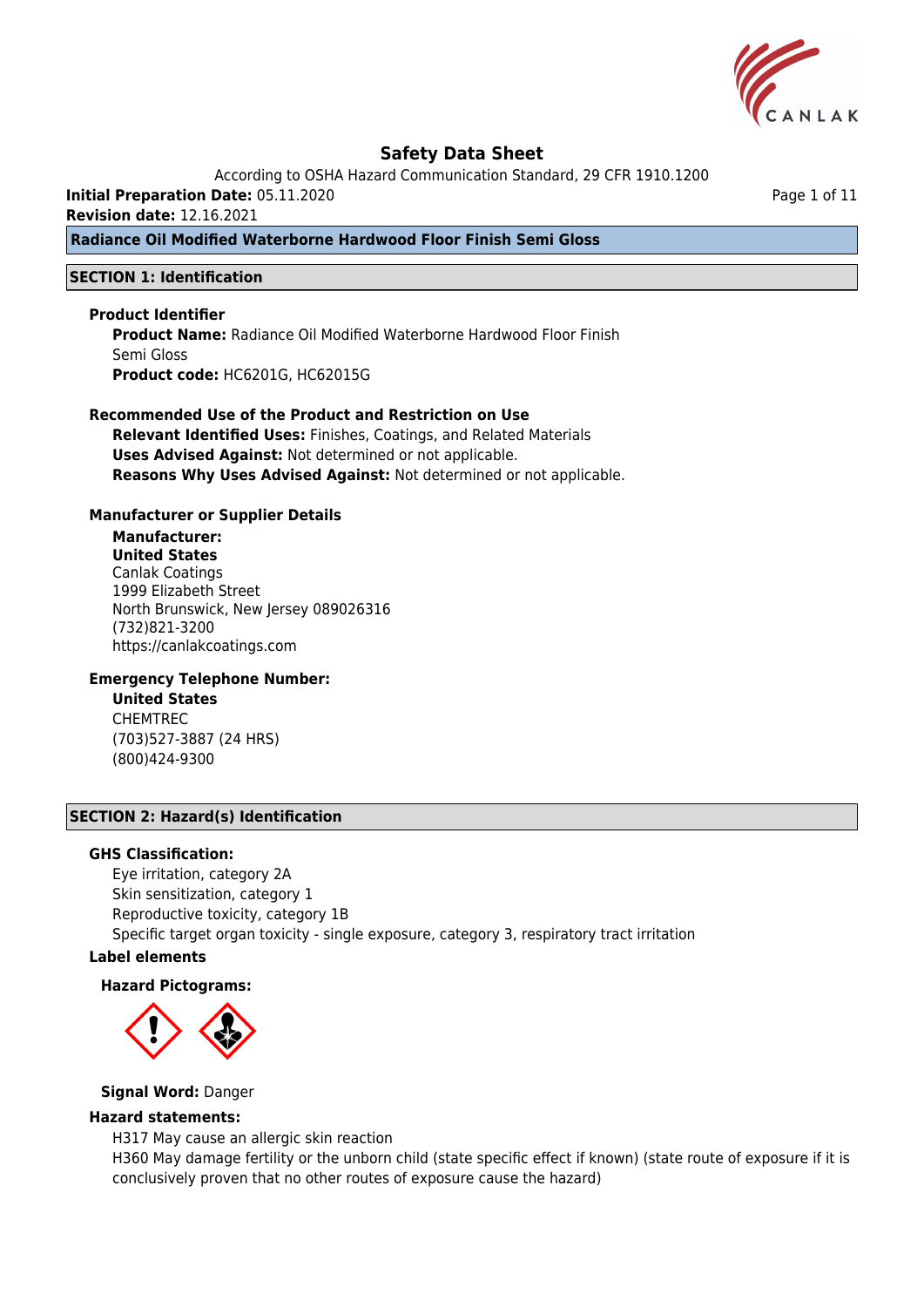According to OSHA Hazard Communication Standard, 29 CFR 1910.1200

**Initial Preparation Date:** 05.11.2020

**Revision date:** 12.16.2021

# **Radiance Oil Modified Waterborne Hardwood Floor Finish Semi Gloss**

H335 May cause respiratory irritation H319 Causes serious eye irritation **Precautionary Statements:** P261 Avoid breathing dust/fume/gas/mist/vapors/spray P272 Contaminated work clothing must not be allowed out of the workplace P280 Wear protective gloves/protective clothing/eye protection/face protection P201 Obtain special instructions before use P202 Do not handle until all safety precautions have been read and understood P271 Use only outdoors or in a well-ventilated area P264 Wash skin thoroughly after handling P302+P352 IF ON SKIN: Wash with plenty of water/ … P333+P313 If skin irritation or rash occurs: Get medical advice/attention P321 Specific treatment (see ... on this label) P363 Wash contaminated clothing before reuse P308+P313 IF exposed or concerned: Get medical advice/attention P304+P340 IF INHALED: Remove victim to fresh air and keep at rest in a position comfortable for breathing P312 Call a POISON CENTER/doctor/.../if you feel unwell P305+P351+P338 IF IN EYES: Rinse cautiously with water for several minutes. Remove contact lenses, if present and easy to do. Continue rinsing P337+P313 If eye irritation persists: Get medical advice/attention P405 Store locked up P403+P233 Store in a well-ventilated place. Keep container tightly closed P501 Dispose of contents/container to… **Hazards Not Otherwise Classified:** None

# **SECTION 3: Composition/Information on Ingredients**

| <b>Identification</b>   | <b>Name</b>                           | Weight % |
|-------------------------|---------------------------------------|----------|
| CAS Number:<br>872-50-4 | 1-methyl-2-pyrrolidone                | < 7      |
| CAS Number:<br>121-44-8 | Triethylamine                         | $<$ 2    |
| CAS Number:<br>126-86-3 | 2,4,7,9-tetramethyldec-5-yne-4,7-diol | < 0.3    |

# **Additional Information:** None

# **SECTION 4: First Aid Measures**

# **Description of First Aid Measures**

# **General Notes:**

Show this Safety Data Sheet to the doctor in attendance.

# **After Inhalation:**

If inhaled, remove person to fresh air and place in a position comfortable for breathing. Keep person at rest. If breathing is difficult, administer oxygen. If breathing has stopped, provide artificial respiration. If experiencing respiratory symptoms, seek medical advice/attention.

If inhaled, remove person to fresh air and place in a position comfortable for breathing. Keep person at rest. If breathing is difficult, administer oxygen. If breathing has stopped, provide artificial respiration. If symptoms develop or persist, seek medical advice/attention.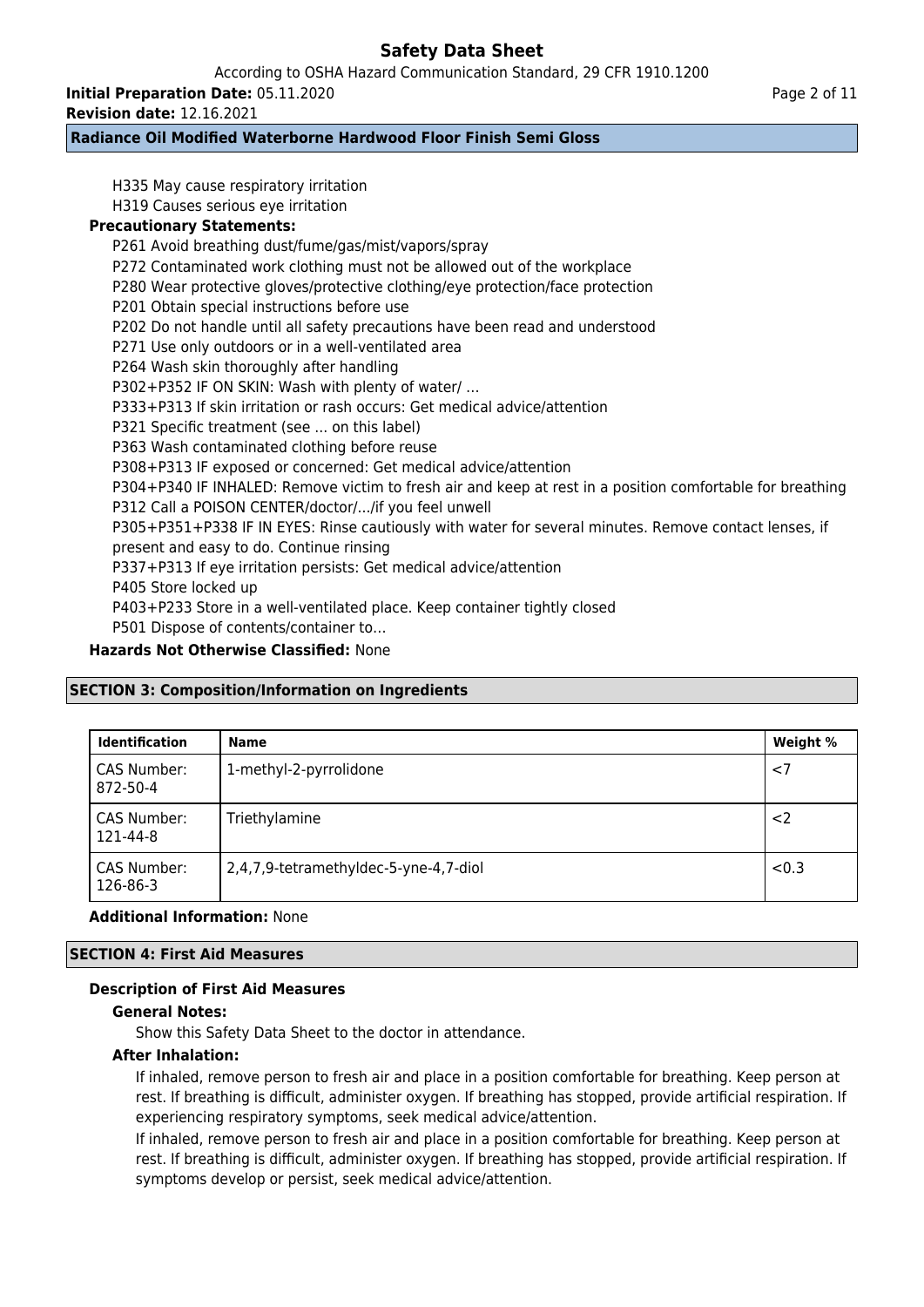According to OSHA Hazard Communication Standard, 29 CFR 1910.1200

**Initial Preparation Date:** 05.11.2020

**Revision date:** 12.16.2021

### **Radiance Oil Modified Waterborne Hardwood Floor Finish Semi Gloss**

# **After Skin Contact:**

Remove contaminated clothing and shoes. Rinse skin with copious amounts of water [shower] for several minutes. Launder contaminated clothing before reuse. If symptoms develop or persist, seek medical advice/attention.

### **After Eye Contact:**

Rinse eyes with plenty of water for several minutes. Remove contact lenses if present and easy to do so. Protect unexposed eye. If symptoms develop or persist, seek medical advice/attention.

Rinse eyes with plenty of gently flowing lukewarm water for 15 minutes. Remove contact lenses if present and easy to do so. Protect unexposed eye. If symptoms develop or persist, seek medical advice/attention.

#### **After Swallowing:**

If swallowed, DO NOT induce vomiting unless told to do so by a physician or poison control center. Rinse mouth with water. Never give anything by mouth to an unconscious person. If spontaneous vomiting occurs, place on the left side with head down to prevent aspiration of liquid into the lungs. If symptoms develop or persist, seek medical advice/attention.

#### **Most Important Symptoms and Effects, Both Acute and Delayed**

#### **Acute Symptoms and Effects:**

Dermal exposure may cause an allergic skin reaction. Symptoms may include irritation, redness, pain, rash, inflammation, itching, burning and dermatitis.

Inhalation may have adverse effects on the respiratory tract. Symptoms may include cough, breathing difficulties, sore throat and inflammation of the mucous membrane lining the respiratory tract. Eye contact may result in irritation, redness, pain, inflammation, itching, burning and tearing.

#### **Delayed Symptoms and Effects:**

Effects are dependent on exposure (dose, concentration, contact time).

Long term exposure may affect fertility. Symptoms include, but are not limited to: menstrual problems, altered sexual behavior/fertility/ and pregnancy outcome. Long term exposure may also affect development of the unborn child. Symptoms include, but are not limited to: intrauterine growth retardation, pre-term birth, birth defects and postnatal death.

#### **Immediate Medical Attention and Special Treatment**

#### **Specific Treatment:**

If respiratory symptoms persist, seek medical attention.

#### **Notes for the Doctor:**

Treat symptomatically.

#### **SECTION 5: Firefighting Measures**

### **Extinguishing Media**

# **Suitable Extinguishing Media:**

Water mist/fog, carbon dioxide, dry chemical or alcohol resistant foam.

#### **Unsuitable Extinguishing Media:**

Do not use water jet.

#### **Specific Hazards During Fire-Fighting:**

Thermal decomposition may produce irritating/toxic fumes/gases.

# **Special Protective Equipment for Firefighters:**

Fire-fighters should wear appropriate protective equipment and self-contained breathing apparatus (SCBA) with a full-face piece operated in positive pressure mode.

# **Special precautions:**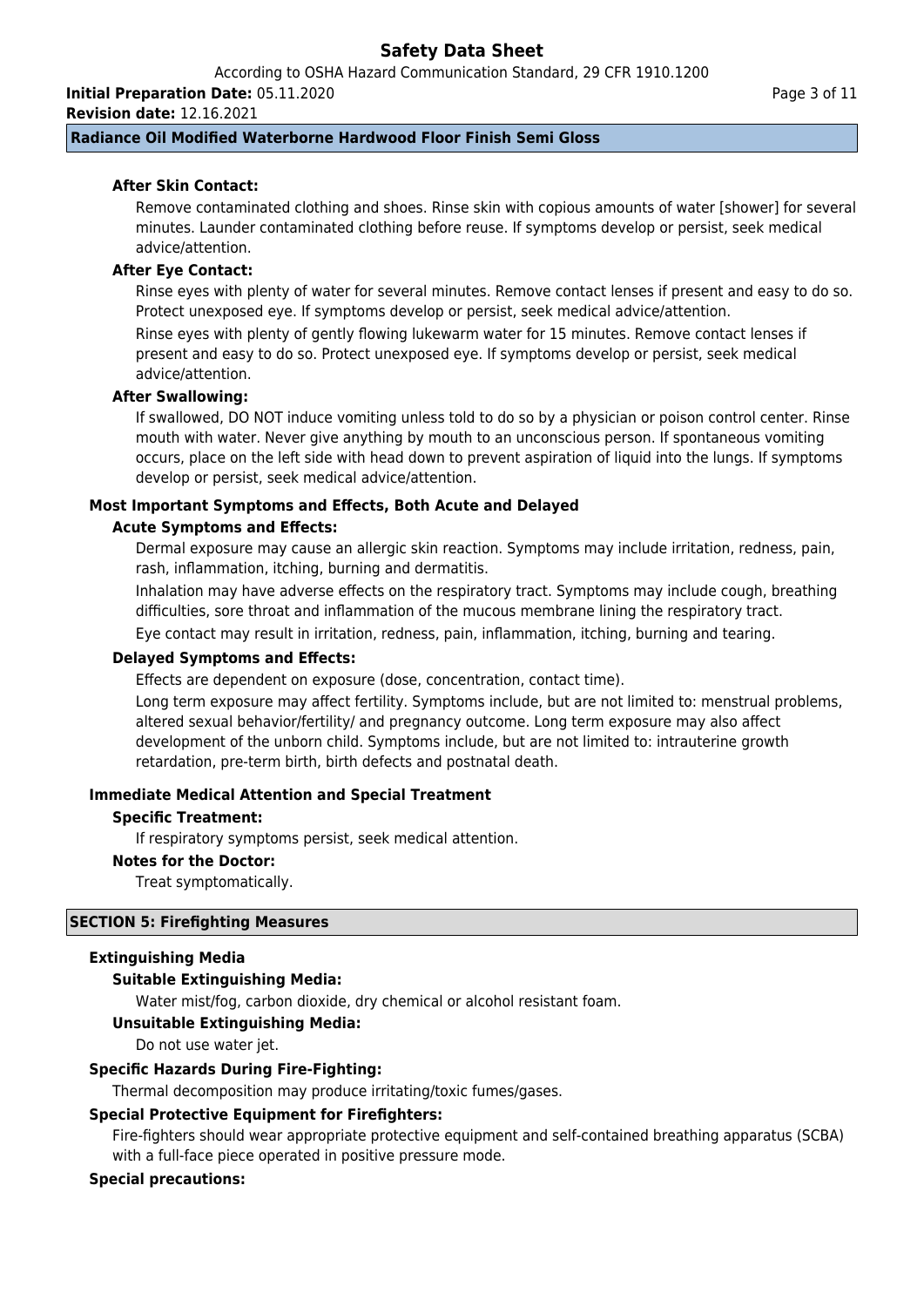According to OSHA Hazard Communication Standard, 29 CFR 1910.1200

**Initial Preparation Date:** 05.11.2020

**Revision date:** 12.16.2021

# **Radiance Oil Modified Waterborne Hardwood Floor Finish Semi Gloss**

Avoid contact with skin, eyes, hair and clothing. Do not breathe fumes/gas/mists/aerosols/vapors/dusts. Move containers from fire area if safe to do so. Use water spray/fog for cooling fire exposed containers. Avoid unnecessary run-off of extinguishing media which may cause pollution.

# **SECTION 6: Accidental Release Measures**

# **Personal Precautions, Protective Equipment, and Emergency Procedures:**

Evacuate unnecessary personnel. Ventilate area. Extinguish any sources of ignition. Wear recommended personal protective equipment (see Section 8). Avoid contact with skin, eyes and clothing. Avoid breathing mist, vapor, dust, fume and spray. Do not walk through spilled material. Wash thoroughly after handling.

# **Environmental Precautions:**

Prevent further leakage or spillage if safe to do so. Prevent from reaching drains, sewers and waterways. Discharge into the environment must be avoided.

# **Methods and Material for Containment and Cleaning Up:**

Do not touch damaged containers or spilled material unless wearing appropriate personal protective clothing. Stop leak if you can do it without risk. Contain and collect spillage and place in suitable container for future disposal. Dispose of in accordance with all applicable regulations (see Section 13).

# **Reference to Other Sections:**

For personal protective equipment see Section 8. For disposal see Section 13.

# **SECTION 7: Handling and Storage**

#### **Precautions for Safe Handling:**

Use appropriate personal protective equipment (see Section 8). Use only with adequate ventilation. Avoid breathing mist/vapor/spray/dust. Do not eat, drink, smoke, or use personal products when handling chemical substances. Avoid contact with skin, eyes and clothing. Wash affected areas thoroughly after handling. Keep away from incompatible materials (See Section 10). Keep containers tightly closed when not in use.

# **Conditions for Safe Storage, Including Any Incompatibilities:**

Store in cool, dry, well-ventilated location out of direct sunlight. Keep away from food and beverages. Protect from freezing and physical damage. Store away from heat, open flames and other sources of ignition. Keep container tightly sealed. Store away from incompatible materials (See Section 10).

#### **SECTION 8: Exposure Controls/Personal Protection**

Only those substances with limit values have been included below.

# **Country (Legal Basis) Substance Identifier Permissible concentration** WEEL **1-methyl-2-pyrrolidone** 872-50-4 8-Hour TWA: 10 ppm 1-methyl-2-pyrrolidone  $\begin{vmatrix} 872-50-4 \end{vmatrix}$  8-Hour TWA: 40 mg/m<sup>3</sup> United States(California) 1-methyl-2-pyrrolidone 872-50-4 8-Hour TWA: 1 ppm 1-methyl-2-pyrrolidone  $\begin{array}{ccc} \text{372-50-4} & \text{8-Hour TWA: 4 mg/m³} \end{array}$ ACGIH Triethylamine 121-44-8 8-Hour TWA: 0.5 ppm Triethylamine 121-44-8 121-44-8 15-Minute STEL: 1 ppm NIOSH Triethylamine 121-44-8 IDLH: 200 ppm OSHA Triethylamine 121-44-8 8-Hour TWA: 10 ppm Triethylamine  $\vert$  121-44-8  $\vert$  8-Hour TWA: 40 mg/m<sup>3</sup> Triethylamine 121-44-8 121-44-8 15-Minute STEL: 15 ppm Triethylamine  $\vert$  121-44-8  $\vert$  15-Minute STEL: 60 mg/m<sup>3</sup>

# **Occupational Exposure Limit Values:**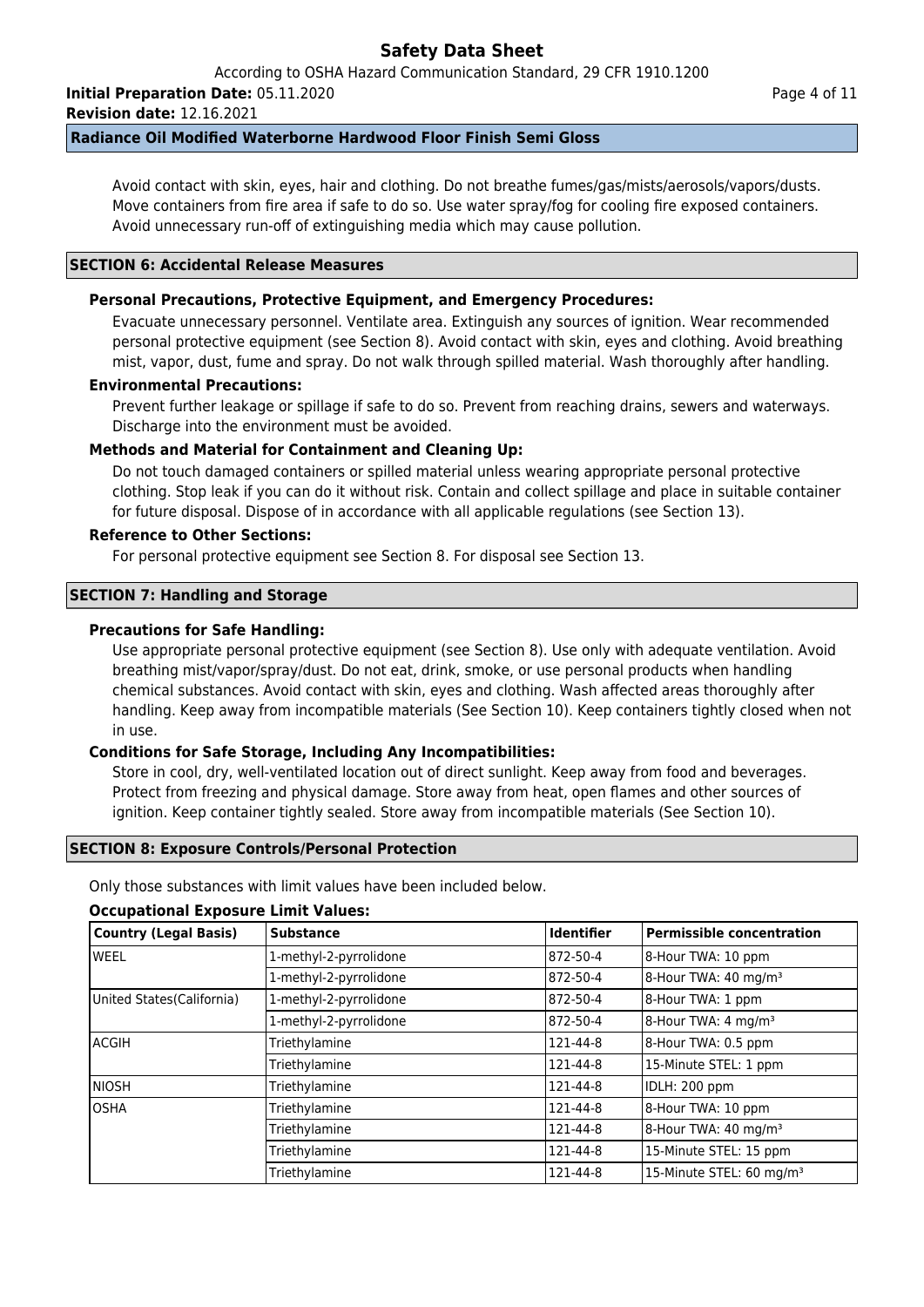**Initial Preparation Date:** 05.11.2020

**Revision date:** 12.16.2021

# **Radiance Oil Modified Waterborne Hardwood Floor Finish Semi Gloss**

# **Biological Limit Values:**

| Country (Legal Basis) | <b>Substance</b>       | l ifier | <b>Ident Determinant</b>                                  | Specimen | <b>Sampling</b><br>l time | <b>Permissible</b><br>limits |
|-----------------------|------------------------|---------|-----------------------------------------------------------|----------|---------------------------|------------------------------|
| IACGIH                | 1-methyl-2-pyrrolidone | $0 - 4$ | 872-5 5-Hydroxy-N-methyl-2- Urine<br><b>l</b> pyrrolidone |          | End of shift              | $100$ mg/L                   |

# **Information on Monitoring Procedures:**

Not determined or not applicable.

# **Appropriate Engineering Controls:**

Emergency eye wash stations and safety showers should be available in the immediate vicinity of use or handling. Provide adequate ventilation to maintain the airborne concentrations of vapor, mists, and/or dusts below the applicable workplace exposure limits, while observing recognized national standards (or equivalent).

# **Personal Protection Equipment**

# **Eye and Face Protection:**

Safety glasses or goggles. Use eye protection equipment that has been tested and approved by recognized national standards (or equivalent).

# **Skin and Body Protection:**

Chemical resistant, impervious gloves approved by the appropriate standards. Gloves must be inspected prior to use. Avoid skin contact with used gloves. Appropriate techniques should be used to remove used gloves and contaminated clothing. Personal protective equipment for the body should be selected based on the task being performed and the risks involved and should be approved by a specialist before handling this product. Ensure that all personal protective equipment is approved by recognized national standards (or equivalent).

# **Respiratory Protection:**

If engineering controls do not maintain airborne concentrations below the applicable workplace exposure limits, or to an acceptable level (if exposure limits have not been established), a respirator approved by recognized national standards (or equivalent) must be worn.

# **General Hygienic Measures:**

When handling chemical products, do not eat, drink or smoke. Wash hands after handling, before breaks, and at the end of the workday. Avoid contact with skin, eyes and clothing. Wash contaminated clothing before reuse. Perform routine housekeeping.

# **SECTION 9: Physical and Chemical Properties**

#### **Information on Basic Physical and Chemical Properties**

| Appearance                         | Milky light amber liquid |
|------------------------------------|--------------------------|
| Odor                               | Mild                     |
| Odor threshold                     | N/A                      |
| ∣pH                                | $8 - 9$                  |
| Melting point/freezing point       | N/A                      |
| Initial boiling point/range        | $>100^{\circ}$ C         |
| <b>Flash point (closed cup)</b>    | N/A                      |
| <b>Evaporation rate</b>            | lFaster than water       |
| <b>Flammability (solid, gas)</b>   | N/A                      |
| Upper flammability/explosive limit | N/A                      |
| Lower flammability/explosive limit | 2.6% by volume           |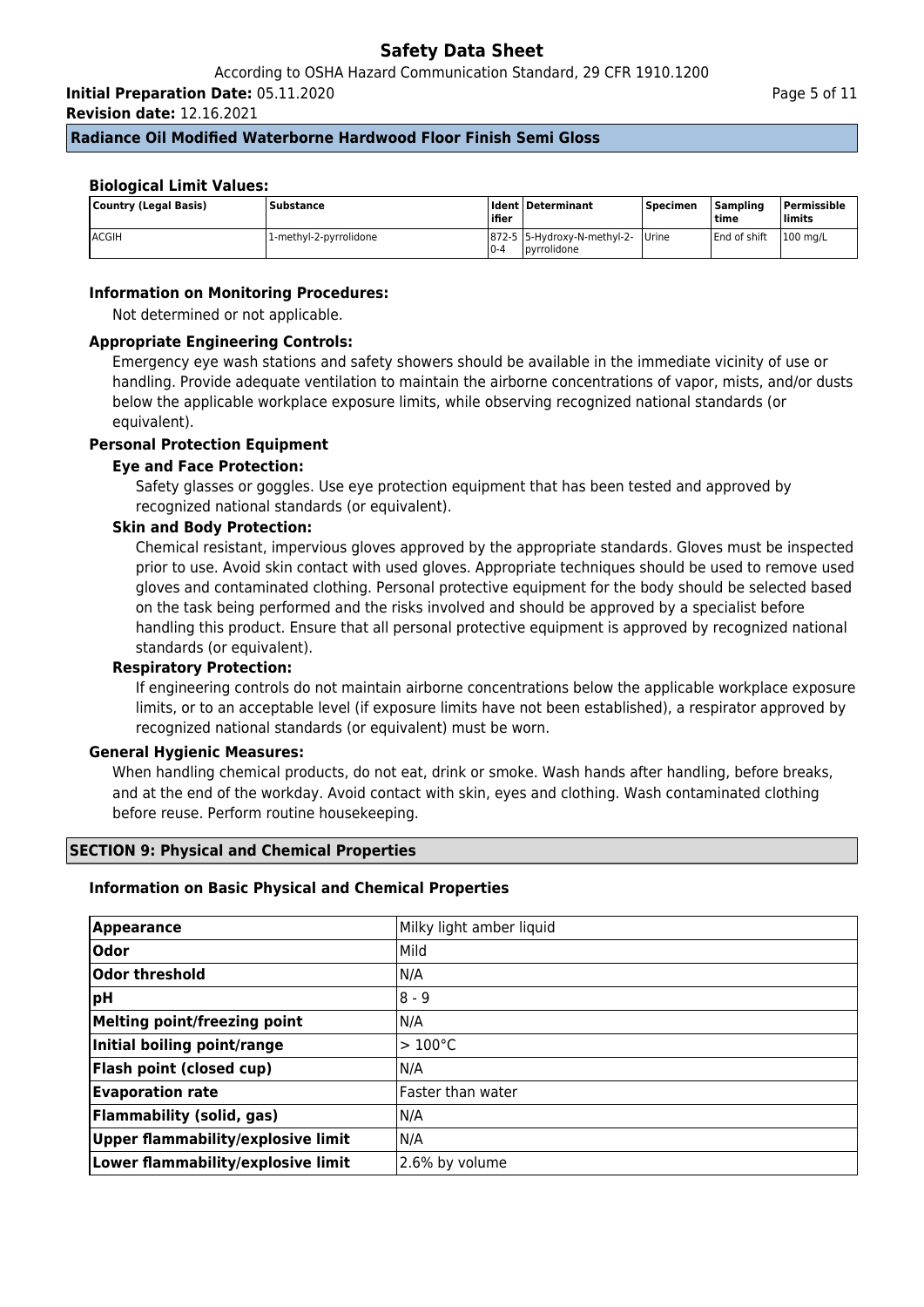According to OSHA Hazard Communication Standard, 29 CFR 1910.1200 **Initial Preparation Date:** 05.11.2020

**Revision date:** 12.16.2021

# **Radiance Oil Modified Waterborne Hardwood Floor Finish Semi Gloss**

| <b>Vapor pressure</b>                   | N/A                 |
|-----------------------------------------|---------------------|
| <b>Vapor density</b>                    | N/A                 |
| <b>Density</b>                          | $1.06 + -0.02$ g/cc |
| <b>Relative density</b>                 | $1.06 + - 0.02$     |
| <b>Solubilities</b>                     | Miscible with water |
| Partition coefficient (n-octanol/water) | N/A                 |
| <b>Auto/Self-ignition temperature</b>   | N/A                 |
| <b>Decomposition temperature</b>        | N/A                 |
| <b>Dynamic viscosity</b>                | N/A                 |
| <b>Kinematic viscosity</b>              | N/A                 |
| <b>Explosive properties</b>             | N/A                 |
| <b>Oxidizing properties</b>             | N/A                 |

### **SECTION 10: Stability and Reactivity**

#### **Reactivity:**

Not reactive under recommended handling and storage conditions.

# **Chemical Stability:**

Stable under recommended handling and storage conditions.

## **Possibility of Hazardous Reactions:**

Hazardous reactions are not anticipated under recommended conditions of handling and storage.

#### **Conditions to Avoid:**

Extreme heat, open flames, hot surfaces, sparks, ignition sources and incompatible materials.

#### **Incompatible Materials:**

None known.

#### **Hazardous Decomposition Products:**

Under normal conditions of storage and use, hazardous decomposition products should not be produced.

### **SECTION 11: Toxicological Information**

#### **Acute Toxicity**

**Assessment:** Based on available data, the classification criteria are not met.

#### **Product Data:** No data available.

# **Substance Data:**

| <b>Name</b>                               | Route             | Result                        |
|-------------------------------------------|-------------------|-------------------------------|
| 1-methyl-2-pyrrolidone                    | loral             | LD50 Rat: 4150 mg/kg          |
|                                           | Inhalation        | LC50 Rat: >5.1 mg/L (4 hours) |
|                                           | ldermal           | LD50 Rat: >5000 mg/kg         |
| Triethylamine                             | loral             | LD50 Rat: 730 mg/kg           |
|                                           | <i>inhalation</i> | LC50 Rat: 3496 ppmV           |
|                                           | ldermal           | LD50 Rabbit: 580 mg/kg        |
| 2,4,7,9-tetramethyldec-5-<br>yne-4,7-diol | Ioral             | LD50 Rat: >5000 mg/kg         |
|                                           | dermal            | LD50 Rat: >2000 mg/kg         |

### **Skin Corrosion/Irritation**

**Assessment:** Based on available data, the classification criteria are not met.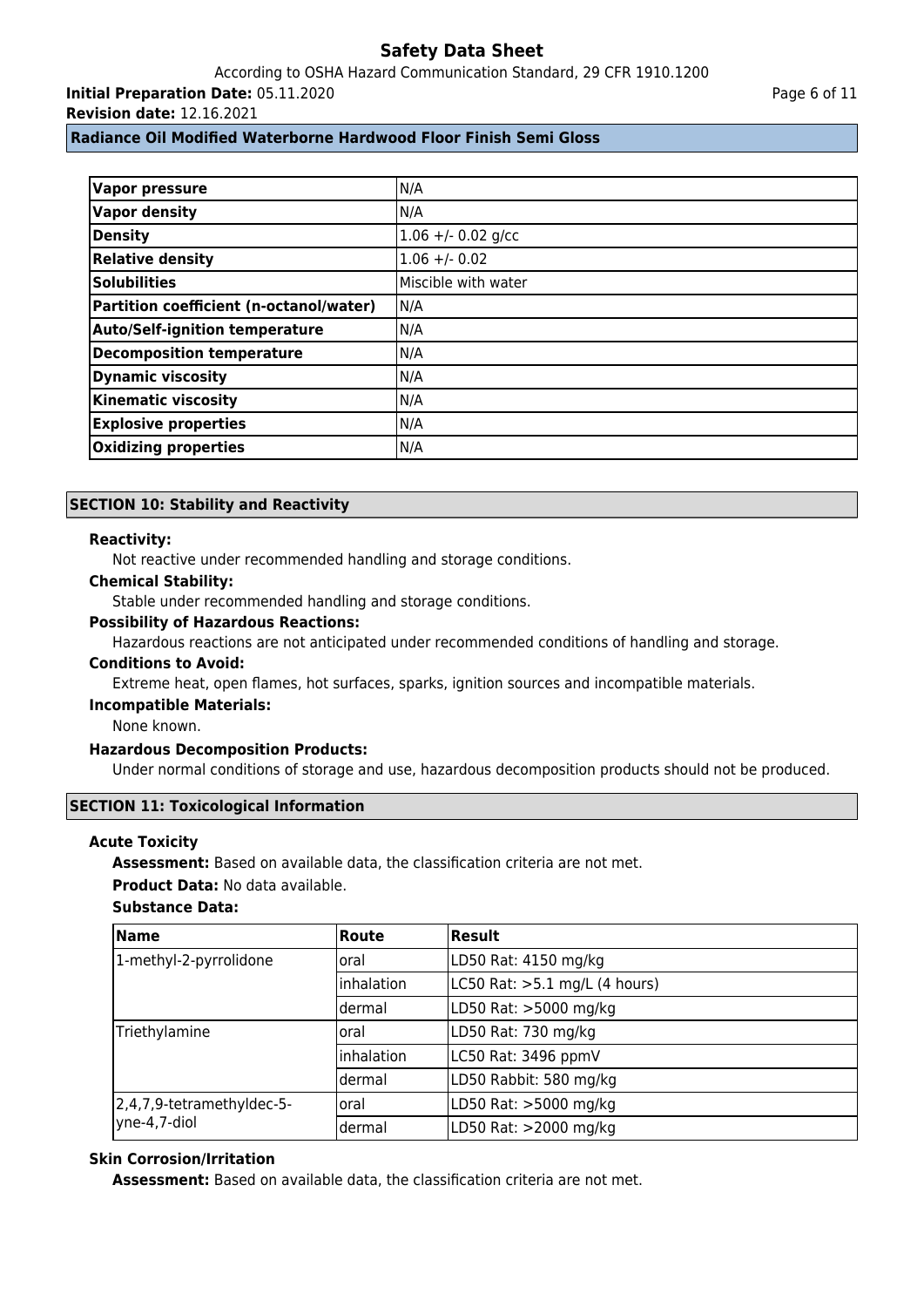# According to OSHA Hazard Communication Standard, 29 CFR 1910.1200

**Initial Preparation Date:** 05.11.2020

**Revision date:** 12.16.2021

**Radiance Oil Modified Waterborne Hardwood Floor Finish Semi Gloss**

### **Product Data:**

No data available.

# **Substance Data:**

| <b>Name</b>            | <b>Result</b>                            |
|------------------------|------------------------------------------|
| 1-methyl-2-pyrrolidone | Causes skin irritation.                  |
| Triethylamine          | Causes severe skin burns and eye damage. |

#### **Serious Eye Damage/Irritation**

### **Assessment:**

Causes serious eye irritation.

# **Product Data:**

No data available.

#### **Substance Data:**

| <b>Name</b>                                       | Result                         |
|---------------------------------------------------|--------------------------------|
| 1-methyl-2-pyrrolidone                            | Causes serious eye irritation. |
| $ 2,4,7,9$ -tetramethyldec-5-<br>$ $ yne-4,7-diol | Causes serious eye damage.     |

#### **Respiratory or Skin Sensitization**

### **Assessment:**

May cause an allergic skin reaction.

#### **Product Data:**

### No data available.

#### **Substance Data:**

| <b>Name</b>                   | Result                               |
|-------------------------------|--------------------------------------|
| $ 2,4,7,9$ -tetramethyldec-5- | May cause an allergic skin reaction. |
| $ $ yne-4,7-diol              |                                      |

#### **Carcinogenicity**

**Assessment:** Based on available data, the classification criteria are not met.

**Product Data:** No data available.

**Substance Data:** No data available.

#### **International Agency for Research on Cancer (IARC):**

| Name                   | <b>Classification</b> |
|------------------------|-----------------------|
| 1-methyl-2-pyrrolidone | Not Applicable        |
| Triethylamine          | Not Applicable        |

#### **National Toxicology Program (NTP):**

| <b>Name</b>            | <b>Classification</b> |
|------------------------|-----------------------|
| 1-methyl-2-pyrrolidone | Not Applicable        |
| Triethylamine          | Not Applicable        |

# **OSHA Carcinogens:** Not applicable

### **Germ Cell Mutagenicity**

**Assessment:** Based on available data, the classification criteria are not met.

#### **Product Data:**

No data available.

**Substance Data:** No data available.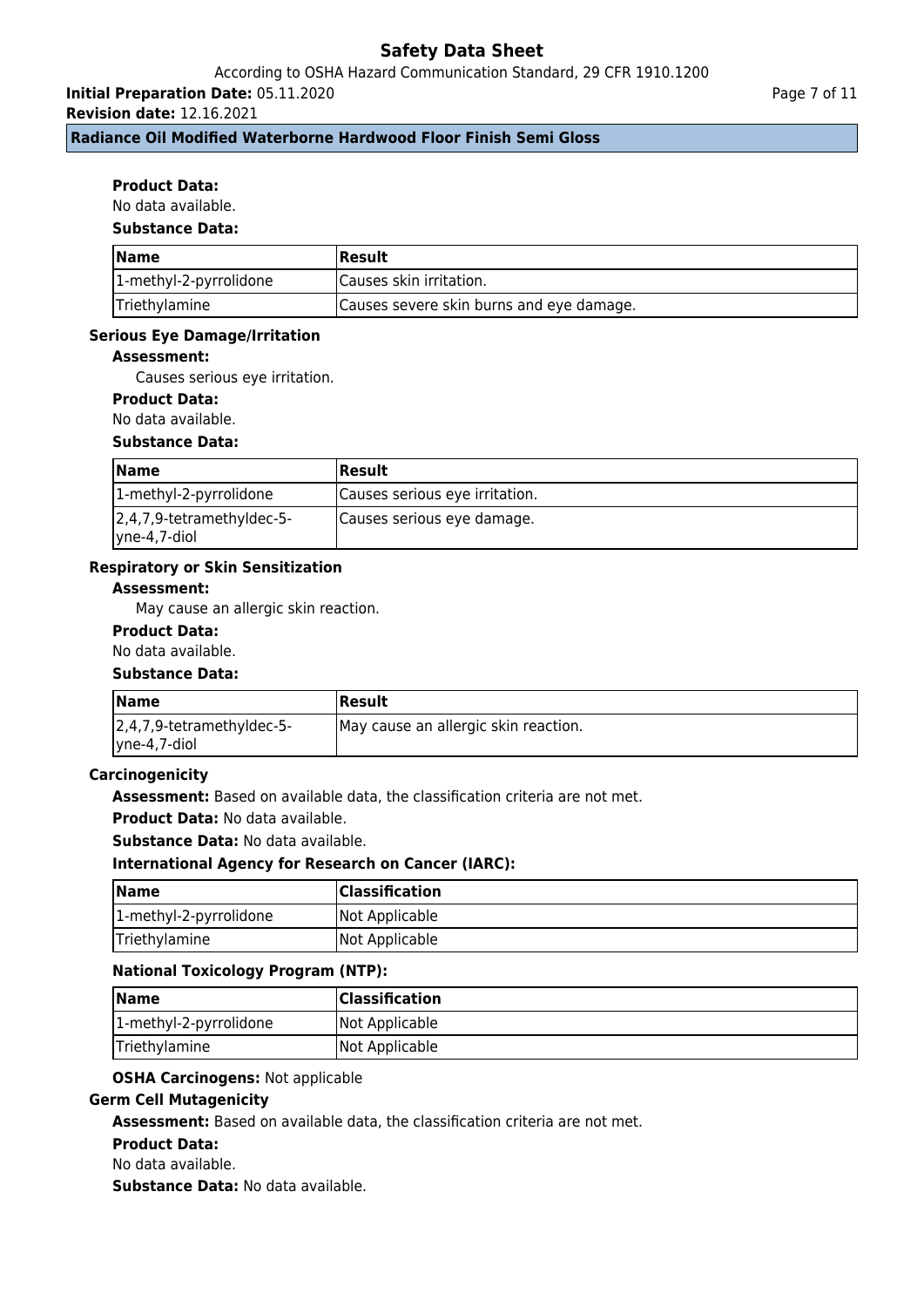# According to OSHA Hazard Communication Standard, 29 CFR 1910.1200

**Initial Preparation Date:** 05.11.2020 **Revision date:** 12.16.2021

**Radiance Oil Modified Waterborne Hardwood Floor Finish Semi Gloss**

### **Reproductive Toxicity**

#### **Assessment:**

May damage fertility or the unborn child.

### **Product Data:**

No data available.

#### **Substance Data:**

| <b>Name</b>            | Result                                                            |
|------------------------|-------------------------------------------------------------------|
| 1-methyl-2-pyrrolidone | May damage fertility or the unborn child (developmental effects). |

#### **Specific Target Organ Toxicity (Single Exposure)**

#### **Assessment:**

May cause respiratory irritation.

#### **Product Data:**

No data available.

#### **Substance Data:**

| <b>Name</b>            | <b>Result</b>                     |
|------------------------|-----------------------------------|
| 1-methyl-2-pyrrolidone | May cause respiratory irritation. |
| Triethylamine          | May cause respiratory irritation. |

# **Specific Target Organ Toxicity (Repeated Exposure)**

**Assessment:** Based on available data, the classification criteria are not met.

#### **Product Data:**

No data available.

**Substance Data:** No data available.

#### **Aspiration toxicity**

**Assessment:** Based on available data, the classification criteria are not met.

#### **Product Data:**

No data available.

**Substance Data:** No data available.

#### **Information on Likely Routes of Exposure:**

No data available.

#### **Symptoms Related to the Physical, Chemical, and Toxicological Characteristics:**

No data available.

#### **Other Information:**

No data available.

# **SECTION 12: Ecological Information**

#### **Acute (Short-Term) Toxicity**

**Assessment:** Based on available data, the classification criteria are not met.

**Product Data:** No data available.

#### **Substance Data:**

| <b>Name</b>               | Result                                                       |
|---------------------------|--------------------------------------------------------------|
| 1-methyl-2-pyrrolidone    | Fish LC50 Oncorhynchus mykiss: 500 mg/L (96 hours)           |
| Triethylamine             | Fish LC50 Onchorhynchus mykiss: 36 mg/L (96 hours)           |
| 2,4,7,9-tetramethyldec-5- | Fish LC50 Cyprinus carpio: 42 mg/L (96 hours)                |
| $ $ yne-4,7-diol          | Aquatic Invertebrates LC50 Daphnia magna: 88 mg/L (48 hours) |

#### **Chronic (Long-Term) Toxicity**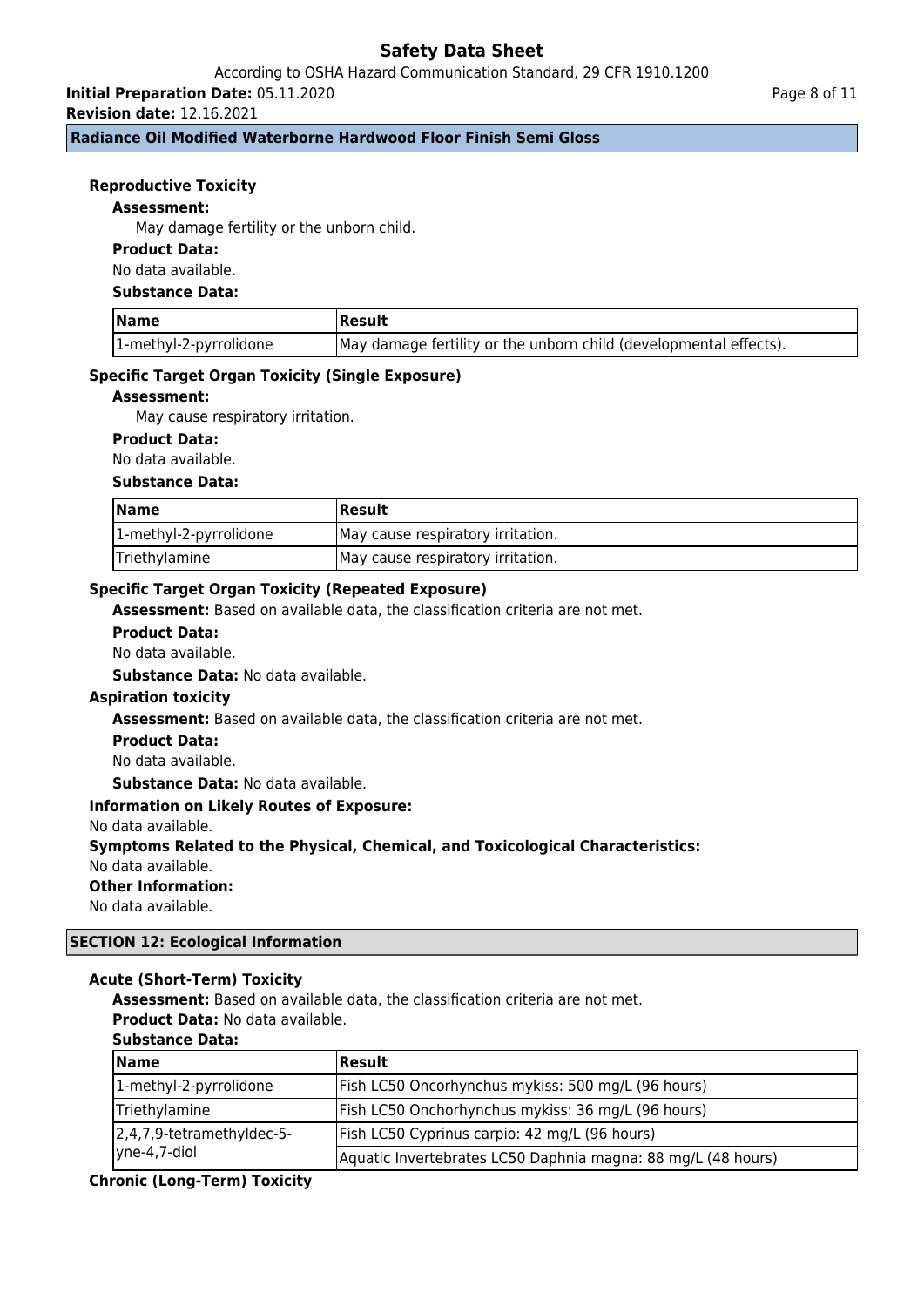According to OSHA Hazard Communication Standard, 29 CFR 1910.1200

**Initial Preparation Date:** 05.11.2020

**Revision date:** 12.16.2021

# **Radiance Oil Modified Waterborne Hardwood Floor Finish Semi Gloss**

**Assessment:** Based on available data, the classification criteria are not met.

**Product Data:** No data available.

# **Substance Data:**

| <b>Name</b>            | Result                                                        |
|------------------------|---------------------------------------------------------------|
| 1-methyl-2-pyrrolidone | Aquatic Invertebrates NOEC Daphnia magna: 12.5 mg/L (21 days) |
| Triethylamine          | Fish EC50 Danio rerio: 53 mg/L (7 days)                       |

## **Persistence and Degradability**

# **Product Data:** No data available.

| <b>Substance Data:</b> |  |
|------------------------|--|
|------------------------|--|

| <b>Name</b>                                       | <b>Result</b>                                                        |
|---------------------------------------------------|----------------------------------------------------------------------|
| 1-methyl-2-pyrrolidone                            | The substance is readily biodegradable (73% degradation in 28 days). |
| Triethylamine                                     | Readily biodegradable.                                               |
| $ 2,4,7,9$ -tetramethyldec-5-<br>$ $ yne-4,7-diol | Does not readily biodegrade.                                         |

# **Bioaccumulative Potential**

### **Product Data:** No data available.

#### **Substance Data:**

| Name                                       | Result                                                                |
|--------------------------------------------|-----------------------------------------------------------------------|
| 1-methyl-2-pyrrolidone                     | The substance has low potential for bioaccumulation (Log Kow: -0.38). |
| Triethylamine                              | $\overline{BCF}$ : 0.5 L/kg ww                                        |
| 2,4,7,9-tetramethyldec-5-<br> yne-4,7-diol | IBCF: 24                                                              |

## **Mobility in Soil**

# **Product Data:** No data available.

# **Substance Data:**

| <b>Name</b>                                | Result                                              |
|--------------------------------------------|-----------------------------------------------------|
| 1-methyl-2-pyrrolidone                     | Adsorption to the solid soil phase is not expected. |
| Triethylamine                              | Koc at 20°C: 107.2                                  |
| 2,4,7,9-tetramethyldec-5-<br> yne-4,7-diol | IKoc at 20°C: 43.05                                 |

# **Results of PBT and vPvB assessment**

#### **Product Data:**

**PBT assessment:** This product does not contain any substances that are assessed to be a PBT. **vPvB assessment:** This product does not contain any substances that are assessed to be a vPvB.

# **Substance Data:**

# **PBT assessment:**

| 1-methyl-2-pyrrolidone                                        | The substance is not PBT.  |
|---------------------------------------------------------------|----------------------------|
| Triethylamine                                                 | Substance is not PBT.      |
| 2,4,7,9-tetramethyldec-5-<br>$ $ yne-4,7-diol                 | Substance is not PBT.      |
| vPvB assessment:                                              |                            |
| 1-methyl-2-pyrrolidone                                        | The substance is not vPvB. |
| Triethylamine                                                 | Substance is not vPvB.     |
| $\left 2,4,7,9\right $ -tetramethyldec-5-<br>$ $ yne-4,7-diol | Substance is not vPvB.     |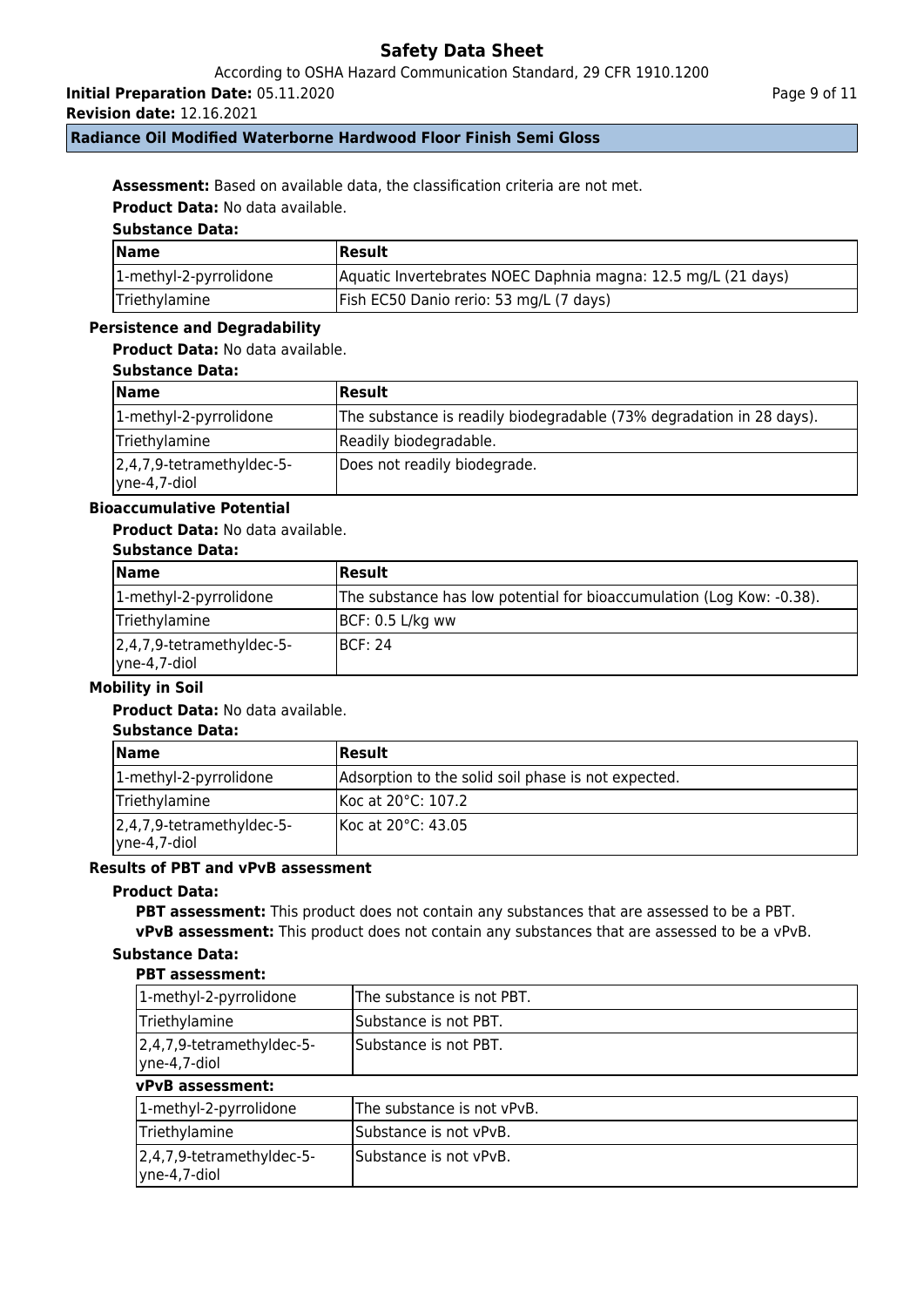According to OSHA Hazard Communication Standard, 29 CFR 1910.1200

**Initial Preparation Date:** 05.11.2020

**Revision date:** 12.16.2021

Page 10 of 11

**Radiance Oil Modified Waterborne Hardwood Floor Finish Semi Gloss**

**Other Adverse Effects: No data available.** 

### **SECTION 13: Disposal Considerations**

#### **Disposal Methods:**

Do not dump into any sewers, on the ground or into any body of water. Store material for disposal as indicated in Section 7 Handling and Storage. Dispose of in accordance with local, state, and federal laws and regulations. Under RCRA, it is the responsibility of the user of the product to determine, at the time of disposal, whether the product meets RCRA criteria for hazardous waste.

### **Contaminated packages:**

Not determined or not applicable.

#### **SECTION 14: Transport Information**

#### **United States Transportation of Dangerous Goods (49 CFR DOT)**

| UN Number                           | Not regulated |
|-------------------------------------|---------------|
| UN Proper Shipping Name             | Not regulated |
| UN Transport Hazard Class(es)       | l None        |
| <b>Packing Group</b>                | l None        |
| <b>Environmental Hazards</b>        | None          |
| <b>Special Precautions for User</b> | None          |

#### **International Maritime Dangerous Goods (IMDG)**

| UN Number                           | Not regulated |
|-------------------------------------|---------------|
| UN Proper Shipping Name             | Not regulated |
| UN Transport Hazard Class(es)       | None          |
| <b>Packing Group</b>                | None          |
| <b>Environmental Hazards</b>        | <b>None</b>   |
| <b>Special Precautions for User</b> | <b>None</b>   |

# **International Air Transport Association Dangerous Goods Regulations (IATA-DGR)**

| UN Number                           | Not regulated |
|-------------------------------------|---------------|
| UN Proper Shipping Name             | Not regulated |
| UN Transport Hazard Class(es)       | l None        |
| <b>Packing Group</b>                | l None        |
| <b>Environmental Hazards</b>        | None          |
| <b>Special Precautions for User</b> | None          |

# **SECTION 15: Regulatory Information**

# **United States Regulations**

**Inventory Listing (TSCA):** All ingredients are listed-active or exempt.

**Significant New Use Rule (TSCA Section 5):** None of the ingredients are listed.

**Export Notification under TSCA Section 12(b):** None of the ingredients are listed.

**SARA Section 302 Extremely Hazardous Substances:** None of the ingredients are listed.